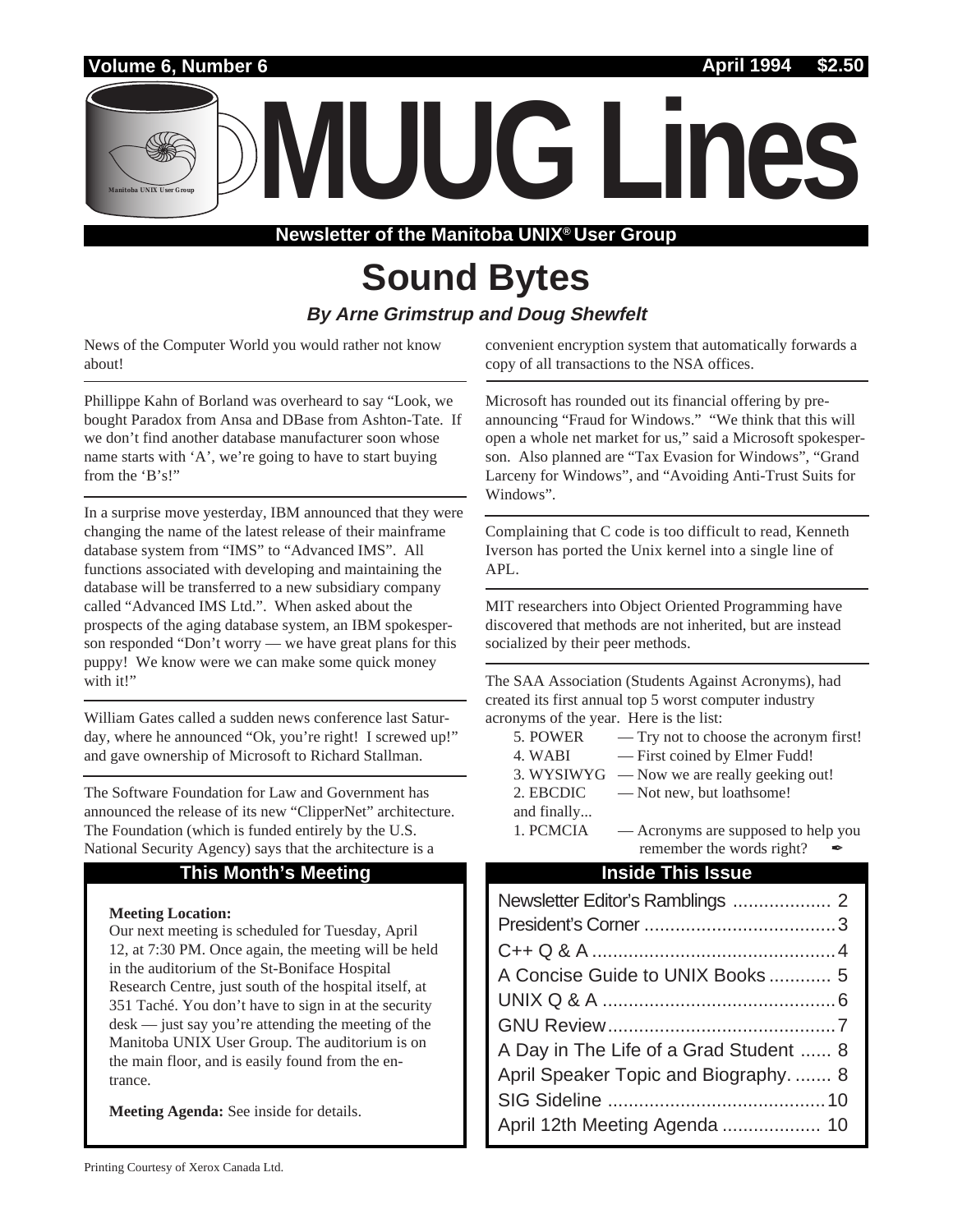## **RAMBLINGS Some Quick Hacks**

### **By Andrew Trauzzi**

In keeping with April's festivities, I have compiled some of my favourite definitions from *The New Hacker's Dictionary.* If you enjoy the following quips, The New Hacker's Dictionary is available at many fine bookstores (ISBN 0-262-68079-3). Some definitions © Eric S. Raymond, 1993.

**heisenbug** */hi:´zen-buhg/* [from Heisenberg's Uncertainty Principle in quantum physics] n. A bug that disappears or alters its behaviour when one attempts to probe or isolate it. In C, nine out of ten heisenbugs result from uninitialized auto variables.

**obi-wan error** */oh´bee-won`er´er/* [RPI, from 'off-by-one' and the Obi-Wan Kenobi character in "Star Wars"] n. A loop of some sort in which the index is off by 1. Common when the index should have started from 0 but instead started from 1.

**walking drives** n. An occasional failure mode of magnetic-disk drives back in the days when they were huge, clunky washing machines. These old dinosaur parts carried terrific angular momentum; the combination of a misaligned spindle or worn bearings and stick-slip interactions with the floor would cause them to 'walk' across a room, lurching alternate corners forward a couple of millimeters at a time.

Walking could also be induced by certain patterns of drive access (a fast seek across the whole width of the disk, followed by a slow seek in the other direction). Some bands of old-time hackers figured out how to induce disk-accessing patterns that would do this

| President:                  | <b>Bary Finch</b>     | $(W)$ 934-2723 |
|-----------------------------|-----------------------|----------------|
| Vice-President:             | Ramon Ayre            | $(W)$ 947-2669 |
| Treasurer:                  | Rick Horocholyn       | $(W)$ 474-4533 |
| Secretary:                  | <b>Brad West</b>      | $(W)$ 983-0336 |
| Membership Sec.:            | Greg Moeller          | $(H)$ 786-6132 |
| <b>Mailing List:</b>        | Roland Schneider      | 1-482-5173     |
| <b>Meeting Coordinator:</b> | Roland Schneider      | 1-482-5173     |
| Newsletter editor:          | Andrew Trauzzi        | $(W)$ 986-3898 |
| <b>Publicity Director</b>   | Rory Macleod          | $(W)$ 488-5168 |
| Past President              | Susan Zuk             | $(W)$ 989-3530 |
| Information:                | <b>Bary Finch</b>     | $(W)$ 934-2723 |
|                             |                       | (FAX) 934-2620 |
| (or)                        | <b>Andrew Trauzzi</b> | $(W)$ 986-3898 |
|                             |                       | (FAX) 986-5966 |

#### Advertising Rates **Group Information**

| Quarter page         | \$50  |
|----------------------|-------|
| Half page            | \$75  |
| Full page            | \$100 |
| Insert $(1-4$ pages) | \$100 |

Above prices are per issue. The first ad is charged at the full price; each successive month is 1/2 price.

Ad copy must be submitted by the final copy deadline for an issue (usually 3 weeks prior to the monthly meeting) in a format acceptable to the editor. (Please make arrangements with editor beforehand.)

**Internet E-mail: editor@muug.mb.ca**

to particular drive models and held disk-drive races. **COBOL** */koh´bol/* [COmmon Business-Oriented Language] n. (Synonymous with evil.) A weak, verbose, and flabby language used by card wollopers to do boring mindless things on dinosaur mainframes. Hackers believe that all COBOL programmers are suits or code grinders, and no self-respecting hacker will ever admit to having learned the language. Its very name is seldom uttered without expressions of disgust or horror. See also fear and loathing and software rot.

**lots of MIPS but no I/O** adj. Used to describe a person who is technically brilliant but can't seem to communicate with human beings effectively. Technically it describes a machine that has lots of processing power but is bottlenecked on input-output (in 1991, the IBM Rios, a.k.a. RS/6000, is a notorious recent example). *(sorry Bary ;-) — ed)*

**eighty-column mind** [IBM] n. The sort said to be possessed by persons for whom the transition from punched card to tape was traumatic. It is said that these people will be buried 'face down, 9 edge first' (the 9-edge being the bottom of the card). The following is inscribed on IBM's 1402 and 1622 card readers:

He died at the console Of hunger and thirst. Next day he was buried, Face down, 9-edge first.

#### **The 1993-1994 Executive Copyright Policy and Disclaimer**

This newsletter is ©opyrighted by the Manitoba UNIX User Group. Articles may be reprinted without permission, for non-profit use, as long as the article is reprinted in its entirety and both the original author and the Manitoba UNIX User Group are given credit.

The Manitoba UNIX User Group, the editor, and contributors of this newsletter do not assume any liability for any damages that may occur as a result of information published in this newsletter.

The Manitoba UNIX User Group meets at 7:30 PM the second Tuesday of every month, except July and August. Meeting locations vary. The newsletter is mailed to all paid-up members one week prior to the meeting. Membership dues are \$25 annually and are due as indicated by the renewal date on your newsletter's mailing label. Membership dues are accepted at any meeting, or by mail.

> **Manitoba UNIX User Group P.O. Box 130, Saint-Boniface Winnipeg, Manitoba R2H 3B4**

**Internet E-mail: membership@muug.mb.ca**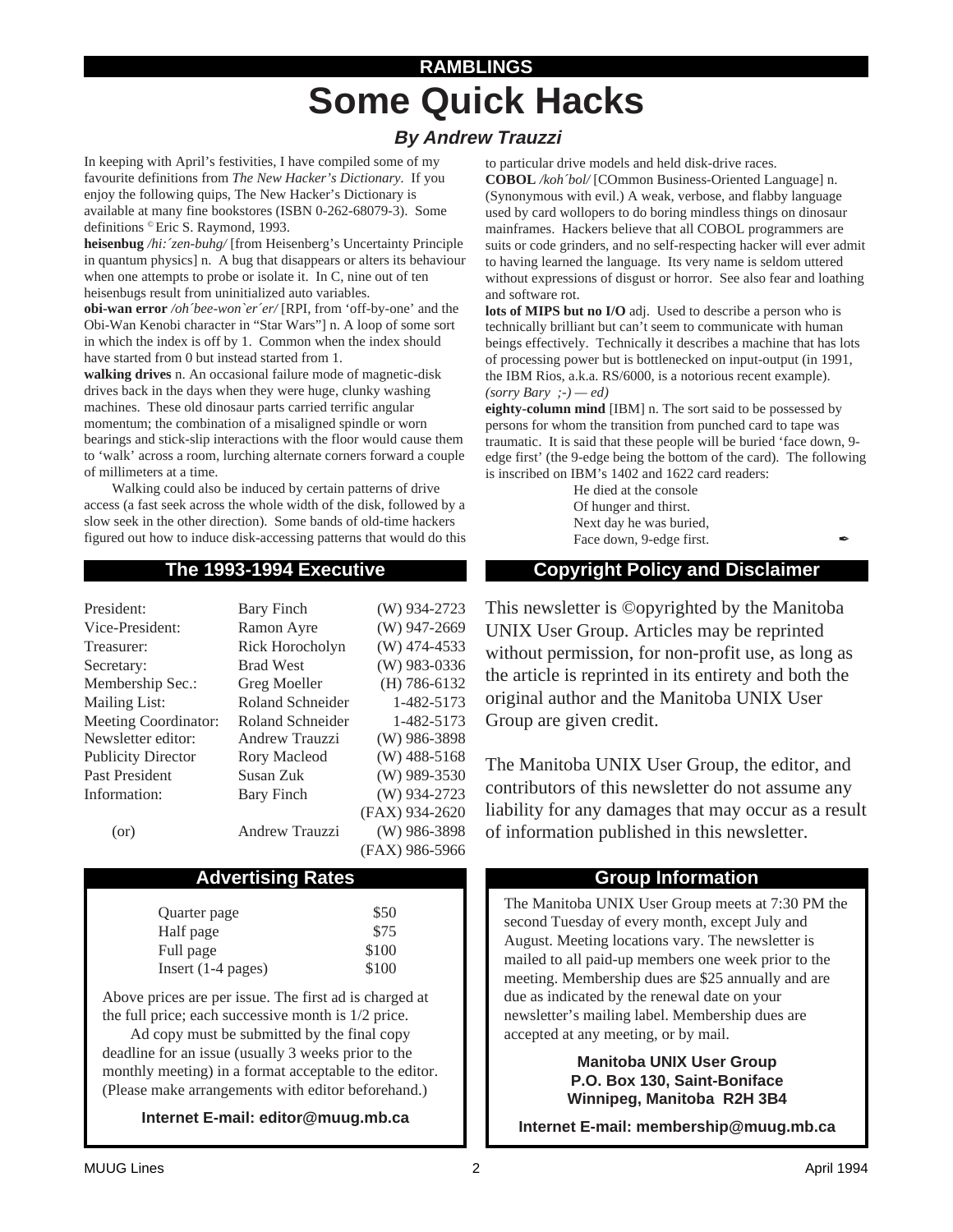### **A Glimpse of the Future By Bary Finch**

This month I have the rare treat of being able to provide some insight into the future of IBM products. I have just recently been informed of many new directions that IBM is taking. Most of these products are of great interest to the UNIX community, so I thought I'd take the opportunity to describe some of the wonderful things coming in the near future.

#### **That Wascaly WABI**

There has been huge interest in the coming availability of WABI (Windows Application Binary Interface) for all those MS Windows fans. This addresses the requirements of one of the larger desktop user "communities" out there. However there are a number of smaller "communities" that have not yet been addressed. One that IBM recognizes is long overdue for recognition is the large application base of CP/M. So I am happy to announce the direction of providing CUE (CP/M User Environment). This will give all of the people that are still big CP/M users a chance to move to the latest technology.

#### **My 409?**

Another development direction that everyone is talking about is the PowerPC. IBM's Bruce Danforth just presented on this at our last meeting. One direction he mentioned was of the PowerPC getting into process control environments. The PowerPC chips to be used for process control are going to have a different numbering scheme than the current 601, 603, 604, 620, ... chips. I have inside info that the numbering will be "4xx", and that one of the specific chips will be marketed with the slogan "She's so fine, my 409."

On the same topic of PowerPC, there will be a new group

formed within the Personal Systems (PS) division of IBM, called the Power Personal Systems, or PP Systems. This new division will specialize in products for the PC marketplace, especially the notebook style of computers. In fact the PP Systems will be uninary based, rather than binary, for further weight savings.

Another direction that many of you will have heard of is the WorkplaceOS coming out as a micro-kernel based operating system to run on the PowerPC systems. This OS will likely have several personalities available to run on the the kernel, such as OS/2, or AIX. My sources indicate that there will be other specialty OS's, based on the WorkplaceOS. One such OS will be WorkshopOS for routers, with many toolkits built in.

#### **A Terabyte of Storage?**

On the high end of our product line are the 9076-SP1 systems, where SP stands for Scalable POWERparallel. These are parallel systems that consist of up to 64 RS/6000s today. Cornell University has one that they intend to upgrade to 512 processors. The direction I have heard of is to continue up to 1024 processors. Each of these processors has local disk as they are running in parallel. In fact they could easily have 1GB of disk each. So for all 1024 of the processors they would have 1KGB of disk. Very secure!

Well that's all the inside info I have to pass on for now. I'd just ask you to remember that this edition of the newsletter coincides with a very special time of year, and you can't always believe what you read!

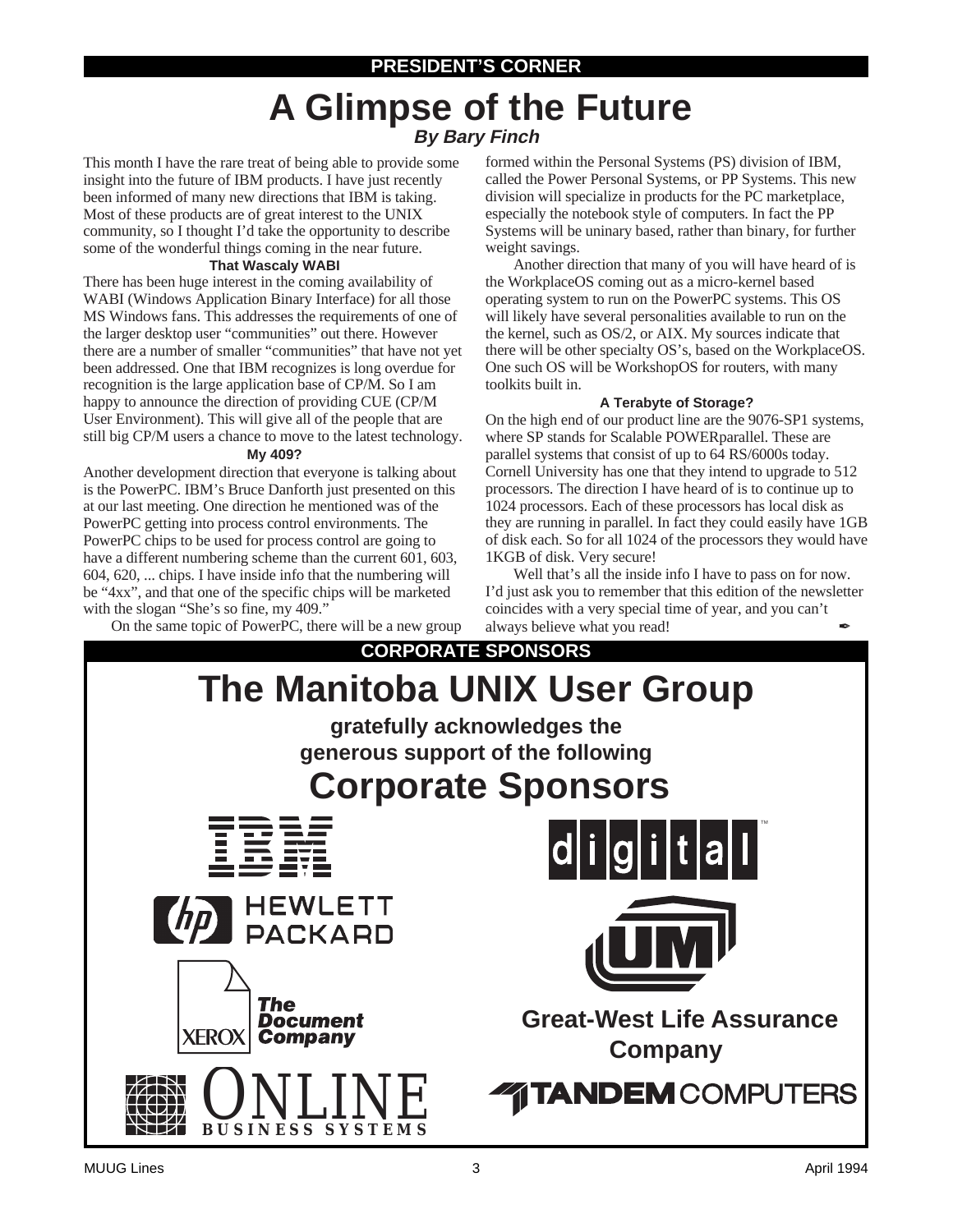#### **PROGRAMMING**

### **C++ Q&A By Marshall P. Cline**

#### *This month's column will look at friends and friend functions, but first we will wrap up operator overloading.*

#### **Question 20: Can I create a '\*\*' operator for 'to-the-power-of' operations?**

No. The names of, precedence of, associativity of, and arity of operators is fixed by the language. There is no '\*\*' operator in C++, so you cannot create one for a class type.

If you doubt the wisdom of this approach, consider the following code:  $x = y \cdot x$  z; Looks like your power operator? Nope. z may be a ptr, so this is actually:  $x = y * (*z)$ ; Lexical analysis groups characters into tokens at the lowest level of the compiler's operations, so adding new operators would present an implementation nightmare (not to mention the increased maintenance cost to read the code!).

Besides, operator overloading is just syntactic sugar for function calls. It does not add fundamental power to the language (although this particular syntactic sugar can be very sweet, it is not fundamentally necessary). I suggest you overload 'pow(base, exponent)', for which a double precision version is provided by the ANSI-C <math.h> library.

By the way: operator<sup> $\land$ </sup> looks like a good candidate for to-thepower-of, but it has neither the proper precedence nor associativity.

#### **SECTION 6: Friends**

#### **Question 21: What is a 'friend'?**

Friends can be either functions or other classes. The class grants friends access privileges. Normally a developer has political and technical control over both the class, its members, and its friends (that way you avoid political problems when you want to update a portion, since you don't have to get permission from the present owner of the other piece(s)).

#### **Question 22: Do 'friends' violate encapsulation?**

Friends can be looked at three ways: (1) they are not class members and they therefore violate encapsulation of the class members by their mere existence, (2) a class' friends are absorbed into that class' encapsulation barrier, and (3) any time anyone wants to do anything tricky they textedit the header file and add a new friend so they can get right in there and fiddle 'dem bits.

No one argues that (3) is a Good Thing, and for good reasons. The arguments for (1) always boil down to the rather arbitrary and somewhat naive view that a class' member functions 'should' be the *only* functions inside a class' encapsulation barrier. I have not seen this view bear fruit by enhancing software quality. On the other hand, I have seen (2) bear fruit by lowering the *overall* coupling in a software system. Reason: friends can be used as 'liaisons' to provide safe, screened access for the whole world, perhaps in a way that the class syntactically or semantically isn't able to do for itself.

**Conclusion:** friend functions are merely a syntactic variant of a class' public access functions. When used in this manner, they don't violate encapsulation any more than a member function violates encapsulation. Thus a class' friends and members *are* the encapsulation barrier, as defined by the class itself.

I've actually seen the 'friends always violate encapsulation' view *destroy* encapsulation: programmers who have been taught that friends are inherently evil want to avoid them, but they have another class or fn that needs access to some internal detail in the class, so they provide a member fn which exposes the class' internal details to the PUBLIC! Private decisions should stay private, and

only those inside your encapsulation barrier (your members, friends, and [for 'protected' things] your subclasses) should have access.

**Question 23: What are some advantages/disadvantages of using friends?** The advantage of using friends is generally syntactic. i.e.: both a member fn and a friend are equally privileged (100% vested), but a friend function can be called like f(obj), where a member is called like obj.f(). When it's not for syntactic reasons (which is not a 'bad' reason — making an abstraction's syntax more readable lowers maintenance costs!), friends are used when two or more classes are designed to be more tightly coupled than you want for 'joe public' (ex: you want to allow class 'ListIter' to have more privilege with class 'List' than you want to give to 'main()').

Friends have three disadvantages. The first disadvantage is that they add to the global namespace. In contrast, the namespace of member functions is buried within the class, reducing the chance for namespace collisions for functions.

The second disadvantage is that they aren't inherited. That is, the 'friendship privilege' isn't inherited. This is actually an advantage when it comes to encapsulation. Ex: I may declare you as my friend, but that doesn't mean I trust your kids.

The third disadvantage is that they don't bind dynamically. i.e.: they don't respond to polymorphism. There are no virtual friends; if you need one, have a friend call a hidden (usually 'protected:') virtual member fn. Friends that take a ptr/ref to a class can also take a ptr/ref to a publically derived class object, so they act as if they are inherited, but the friendship *rights* are not inherited (the friend of a base has no special access to a class derived from that base).

#### **Question 24: What does it mean that 'friendship is neither inherited nor transitive'?**

This is speaking of the access privileges granted when a class declares a friend.

- The access privilege of friendship is not inherited:
	- I may trust you, but I don't necessarily trust your kids.
	- My friends aren't necessarily friends of my kids.
	- Class 'Base' declares f() to be a friend, but f() has no special access rights with class 'Derived'.

The access privilege of friendship is not transitive:

- I may trust you, and you may trust Sam, but that doesn't necessarily mean that I trust Sam.
- A friend of a friend is not necessarily a friend.

#### **Question 25: When would I use a member function as opposed to a friend function?**

Use a member when you can, and a friend when you have to. Like in real life, my family members have certain privileges that my friends do not have (ex: my family members inherit from me, but my friends do not, etc). To grant privileged access to a function, you need either a friend or a member; there is no additional loss of encapsulation one way or the other. Sometimes friends are syntactically better (ex: in class 'X', friend fns allow the 'X' param to be second, while members require it to be first). Another good use of friend functions are the binary infix arithmetic operators. Ex: 'aComplex + aComplex' probably should be defined as a friend rather than a member, since you want to allow 'aFloat + aComplex' as well (members don't allow promotion of the left hand arg, since that would change the class of the object that is the recipient of the member function invocation).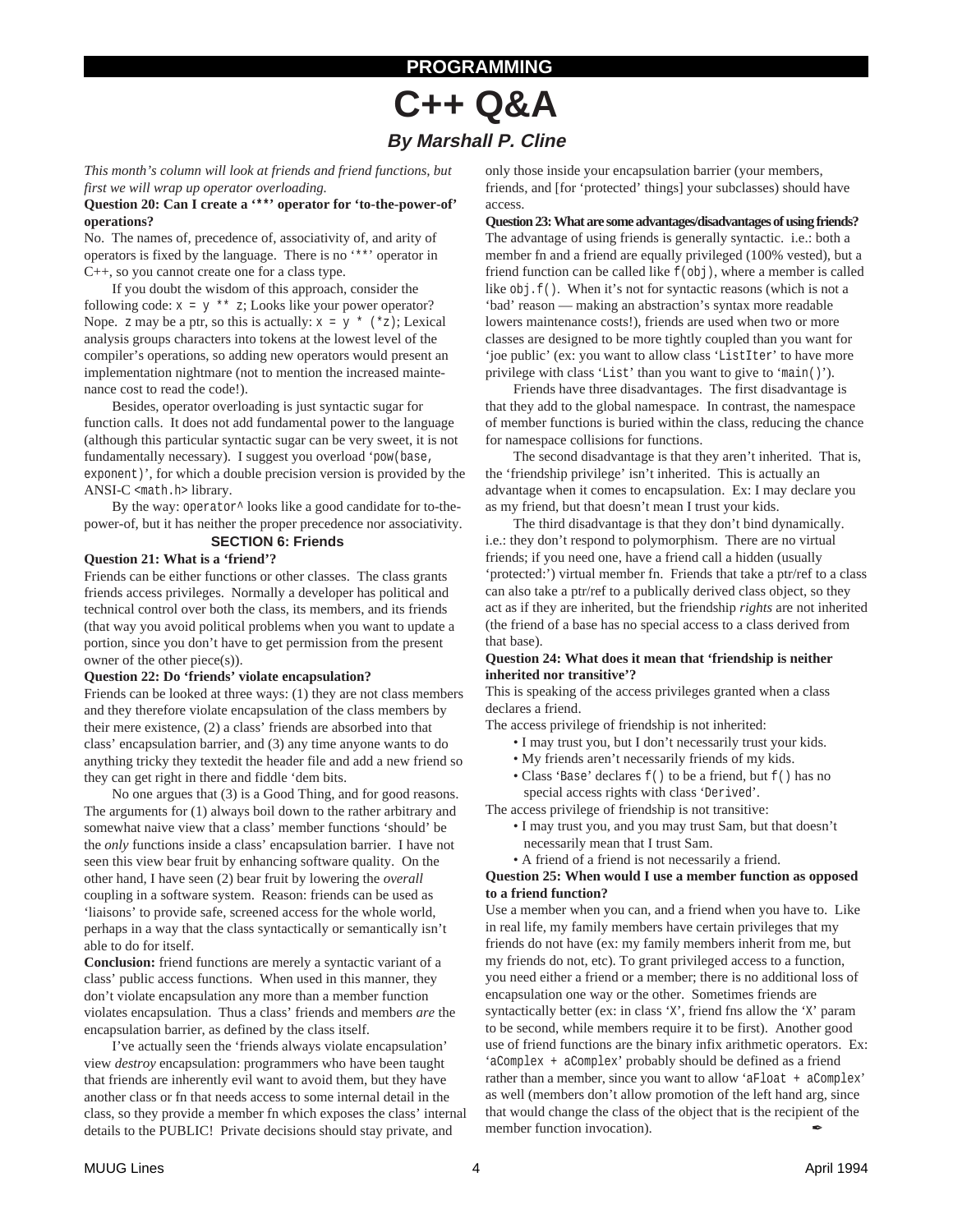## **FEEDBACK A Concise Guide to UNIX Books**

### **Compiled by: Samuel Ko (kko@sfu.ca, sko@wimsey.bc.ca)**

*Submitted by Andrew Trauzzi*

*This month's column looks at some general intermediate/ advanced UNIX books.*

> **Unix for the Impatient Authors** Paul Abrahams and Bruce Larson 1992 ISBN: 0-201-55703-7

• **Highly Recommended**. A comprehensive and in-depth reference to Unix. " a handbook you can use both as a manual to learn UNIX and as a ready reference for fast answers to specific UNIX questions."

#### **Unix Power Tools**

Jerry Peek, Tim O'Reilly and Mike Loukides 1993 ISBN: 0-553-35402-7

• **Highly Recommended.** Simply great!!! " [It] contains literally thousands of tips, scripts, and techniques that make using UNIX easier, more effective, and even more fun." With a CD-ROM disk containing PD programs and shell scripts. The shell scripts can also be obtained by anon-ftp from ftp.uu.net (as /published/oreilly/power\_tools/ unix/upt.mar93.tar.Z).

**Unix System V Release 4: The Complete Reference** Stephen Coffin 1990 ISBN: 0-07-881653-X

• Another good book on Unix fundamentals and related subjects.

**Unix Desktop Guide to Tools** Pete Holsberg 1992 ISBN: 0-672-30202-0 • A comprehensive guide to numerous Unix utilities.

#### **Modern Unix** Alan Southerton 1992 ISBN: 0-471-54916-9

• Covering selected topics like shells, X Window, networking.

#### **Unix in a Nutshell**

Daniel Gilly and O'Reilly staff 1992 (for System V and Solaris 2) ISBN: 1-56592-001-5 • **Highly recommended.** An excellent desktop reference to almost all Unix commands. " a complete reference containing all commands and options, plus generous descriptions and examples that put the commands in context." Also, an edition for 4.3. BSD (ISBN: 0-937175-20-X).

### **SSC reference cards**

#### SSC staff

#### 1984-93 ISBN: 0-916151-\*\*-\*

• These are some good, inexpensive reference/tutorial cards on Unix commands, Bourne shell, Korn shell, emacs, vi, C, C++, etc. e.g. the new "Unix System Command Summary for SVR4.2/Solaris 2.1" (ISBN: 0-916151-61-1). Contact Belinda Frazier <bel@ssc.com> or <sales@ssc.com> for more info.

#### **The Design of the Unix Operating System** Maurice Bach

#### 1986 ISBN: 0-13-201799-7

• An excellent reference on the internals of System V This book and the next one are indeed highly technical. And if you just want a short case study on Unix, consult a good operating systems text like Modern Operating Systems by A. Tanenbaum or Operating System Concepts by A. Silberschatz, J. Peterson and P. Galvin.

#### **The Design and Implementation of the 4.3 BSD Unix Operating System**

S. Leffler, M. McKusick, M. Karels and J. Quarterman 1990 ISBN: 0-201-06196-1

• An authoritative description of the design of BSD Unix ... " It covers the internal structure of the 4.3BSD system and the concepts, data structures, and algorithms used in implementing the system facilities."

*Next month, we will look at some UNIX books on shells and shell programming (including the Korn shell), and several books on UNIX editors including vi and emacs.* 

#### **ADVERTISEMENT — by Roland Schneider**

Announcing Cork Board™, the most efficient method of inter-office communication to come along in thirty years. Are you tired of the constant hassle of obscure commands, unreliable operation and user dis-interest in your office bulletin board system? Looking for a better way for people at the office to communicate? Well, look no further! Cork Board™ features proven technology coupled with the most intuitive, easy to use user interface ever devised. Just look at these features:

- Easy one-hand, thumb-operated user interface!
- No typing skills necessary uses evolutionary OCR technology with near 100% accuracy.
- "At a glance"<sup>®</sup> message reading is simple, effective, and leaves hands free to hold coffee and a muffin.
- Automatic layering of new messages over old ones.
- Low maintenance: requires only bi-yearly transfer of old messages to the circular file.
- Reliable: message database cannot be affected by power spikes.

For more information on this and other fine organic office products, call Tree Bark Technologies at 1-800-555-CORK. Your boss will love you for it!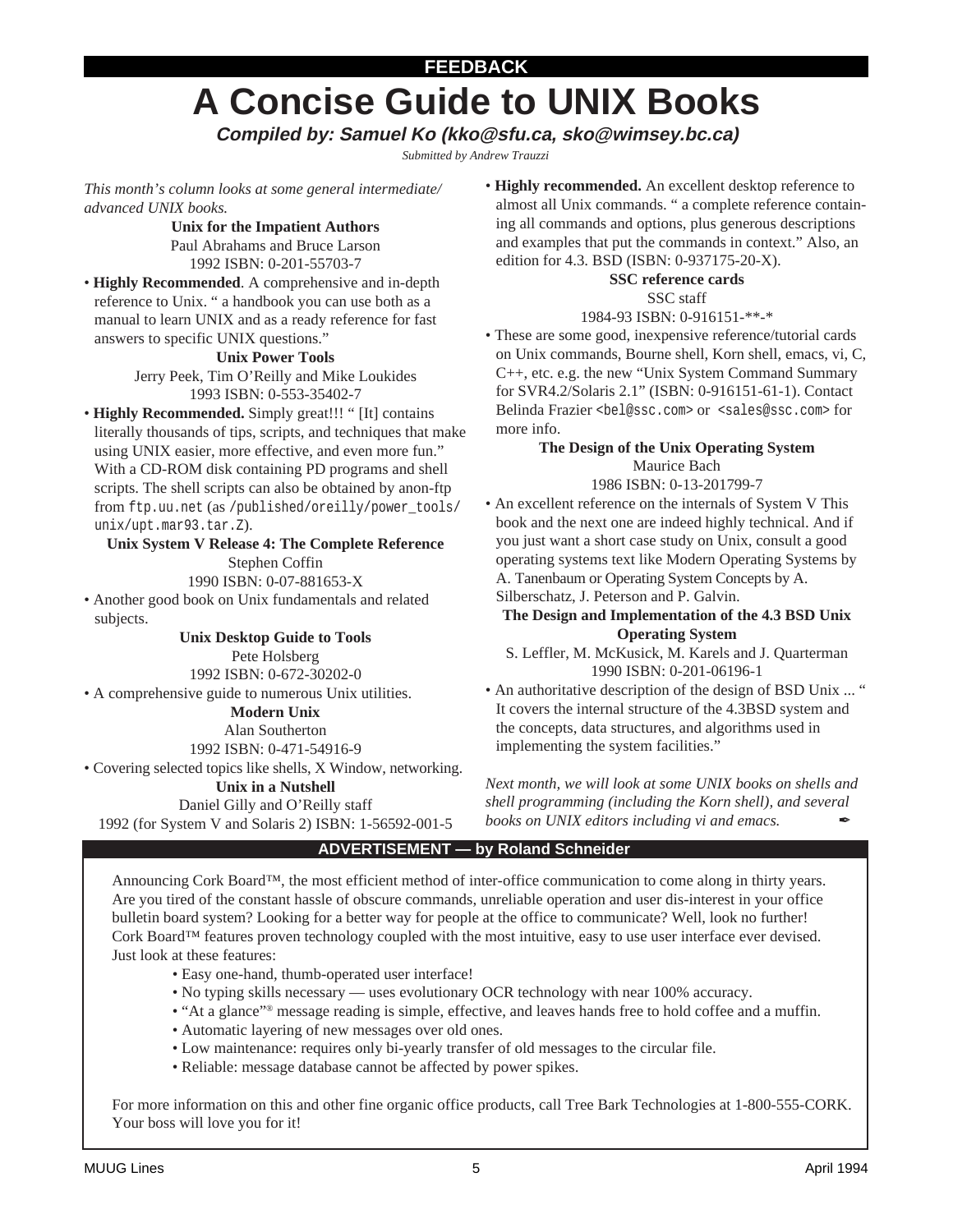### **HANDS-ON UNIX Q&A Originally Compiled by Ted Timar**

*Submitted by Andrew Trauzzi*

#### **Question 1: Why do I get [some strange error message] when I "rsh host command" ?**

(We're talking about the remote shell program "rsh" or sometimes "remsh" or "remote"; on some machines, there is a restricted shell called "rsh", which is a different thing.)

If your remote account uses the C shell, the remote host will fire up a C shell to execute 'command' for you, and that shell will read your remote .cshrc file. Perhaps your .cshrc contains a "stty", "biff" or some other command that isn't appropriate for a non-interactive shell. The unexpected output or error message from these commands can screw up your rsh in odd ways.

Here's an example. Suppose you have

stty erase ^H biff y

in your .cshrc file. You'll get some odd messages like this. % rsh some-machine date stty: : Can't assign requested address Where are you? Tue Oct 1 09:24:45 EST 1991

You might also get similar errors when running certain "at" or "cron" jobs that also read your .cshrc file.

Fortunately, the fix is simple. There are, quite possibly, a whole *bunch* of operations in your ".cshrc" (e.g., "set history=N") that are simply not worth doing except in interactive shells. What you do is surround them in your ".cshrc" with:

if ( \$?prompt ) then operations.... endif and, since in a non-interactive shell "prompt" won't be set, the operations in question will only be done in interactive shells.

You may also wish to move some commands to your .login file; if those commands only need to be done when a login session starts up (checking for new mail, unread news and so on) it's better to have them in the .login file. **Question 2: How do I {set an environment variable,**

#### **change directory} inside a program or shell script and have that change affect my current shell?**

In general, you can't, at least not without making special arrangements. When a child process is created, it inherits a copy of its parent's variables (and current directory). The child can change these values all it wants but the changes won't affect the parent shell, since the child is changing a copy of the original data.

Some special arrangements are possible. Your child process could write out the changed variables, if the parent was prepared to read the output and interpret it as commands to set its own variables.

Also, shells can arrange to run other shell scripts in the context of the current shell, rather than in a child process, so that changes will affect the original shell.

 For instance, if you have a C shell script named "myscript":

cd /very/long/path setenv PATH /something:/something-else or the equivalent Bourne or Korn shell script

cd /very/long/path PATH=/something:/something-else export PATH

and try to run "myscript" from your shell, your shell will fork and run the shell script in a subprocess. The subprocess is also running the shell; when it sees the "cd" command it changes *its* current directory, and when it sees the "setenv" command it changes *its* environment, but neither has any effect on the current directory of the shell at which you're typing (your login shell, let's say).

In order to get your login shell to execute the script (without forking) you have to use the "." command (for the Bourne or Korn shells) or the "source" command (for the C shell). i.e. you type

. myscript

to the Bourne or Korn shells, or

source myscript

to the C shell.

If all you are trying to do is change directory or set an environment variable, it will probably be simpler to use a C shell alias or Bourne/Korn shell function. See the "how do I get the current directory into my prompt" in the Feb. issue of MUUGLines.

A much more detailed answer prepared by <Thomas. Michanek@lin.infolog.se> (Thomas Michanek) can be found at ftp.wg.omron.co.jp in /pub/unix-faq/docs/ script-vs-env.

#### **Question 3: How do I redirect stdout and stderr separately in csh?**

In csh, you can redirect stdout with ">", or stdout and stderr together with ">&" but there is no direct way to redirect stderr only. The best you can do is

(command >stdout\_file) >&stderr\_file which runs "command" in a subshell; stdout is redirected inside the subshell to stdout\_file, and both stdout and stderr from the subshell are redirected to stderr\_file, but by this point stdout has already been redirected so only stderr actually winds up in stderr\_file.

If what you want is to avoid redirecting stdout at all, let sh do it for you.

sh -c 'command 2>stderr\_file'

Question 3: How do I ring the terminal bell during a shell script?

The answer depends on your Unix version (or rather on the kind of "echo" program that is available on your machine). A BSD-like "echo" uses the "-n" option for suppressing the final newline and does not understand the octal \nnn notation. Thus the command is

#### echo -n '^G'

where  $\textdegree$ G means a \_literal\_ BEL-character (you can produce this in emacs using "Ctrl-Q Ctrl-G" and in vi using "Ctrl-V Ctrl-G").

A SysV-like "echo" understands the \nnn notation and uses  $\c$  to suppress the final newline, so the answer is: echo '\007\c'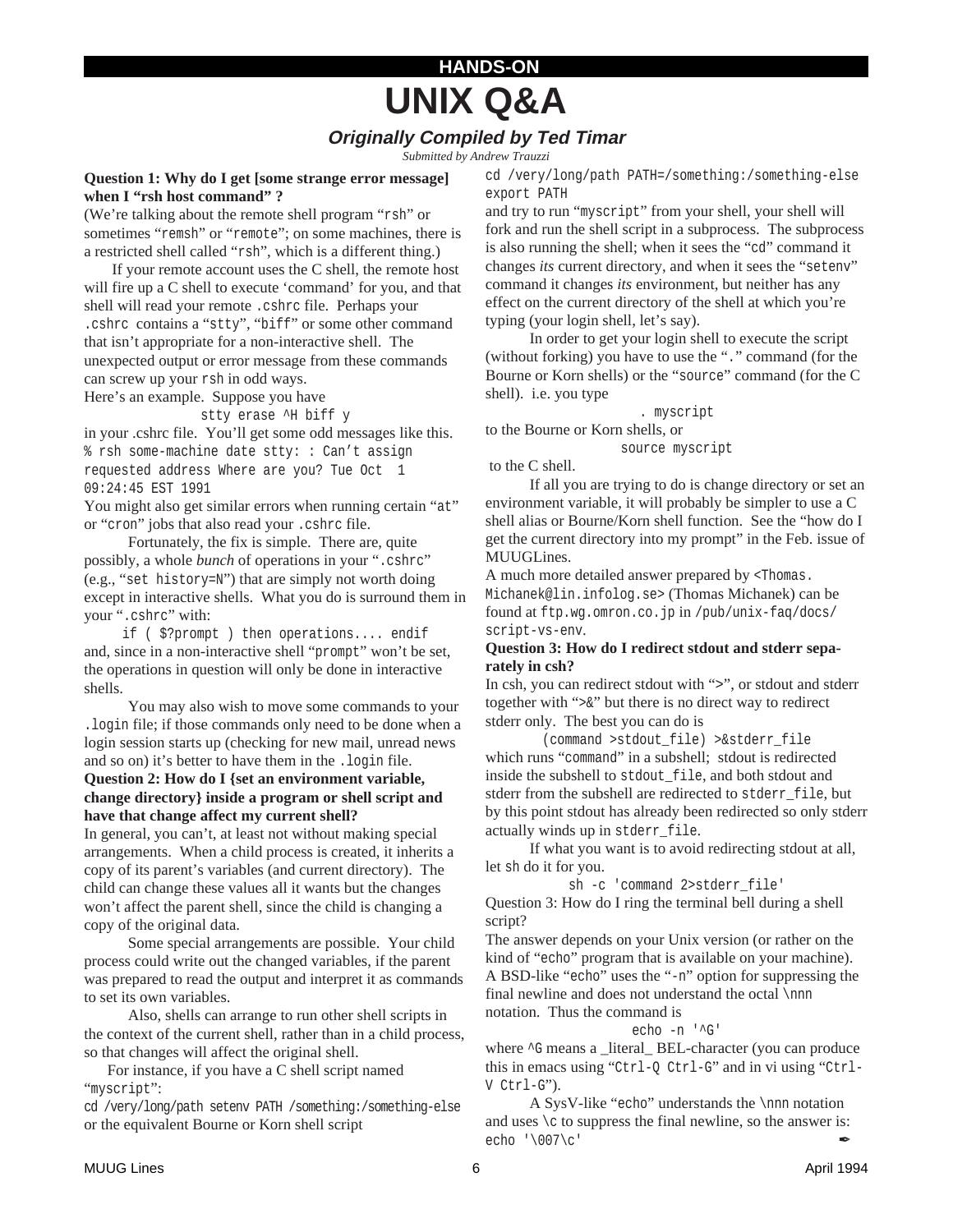## **GNU Review By Peter Graham**

Greetings. The deadline for submitting this article is March 19th. Can anyone guess what the date is now when I am writing it? I knew you could. :-)

I thought that this month I would start talking about some of the Gnu tools designed to aid in software development. Most people use make and SCCS (the Source Code Control System) to manage their software projects under Unix. As with other Unix programs, there are enhanced gnu products. For make, its 'make' (funny how they keep the same names...) while RCS is Gnu's replacement for SCCS. Gnu also offers another product called CVS (a front end to RCS). Conveniently enough, there are three products and three months left in the year, so I'll talk about RCS this month, Gnu make next month, and then close out the year by talking about CVS.

**RCS — the Revision Control System** Why RCS isn't called SCCS or GCCS I don't know. Its likely historical but since RCS isn't a strict superset of SCCS, its probably just as well.

So what is revision control? If you consider the process of software development (or development of any frequently modified, multi-file project) you will realize that it is a process of continual refinement. Even once a program is written, it goes through a life cycle of improvements, bug fixes, and extensions. Furthermore, a program may spawn multiple programs that are based on it. It is helpful if the "versions" of the software that result at each stage of the development process can be maintained rather than being overwritten with each software change. This permits back out to previous versions when mistakes are made, allows different versions (perhaps with different performance characteristics) of a program, and supports the concurrent development of multiple program releases. RCS helps you automate this process in a storage efficient way. It also helps in coordinating the work of multiple programmers working on a single project by ensuring that programmers don't make conflicting updates to the code. Finally, RCS also allows versions to be merged. This is useful when code development has proceeded independently on different versions of a program resulting in versions (say for two different machine architectures) with different capabilities. By merging the code, the addition of new features from other code versions can be simplified.

All the versions of a given file/system are maintained in a tree structure which reflects their relationships. Programmers may check code in and out of the tree for modification. RCS users are asked to document their changes at check in time. This documentation is associated with each version and can be extracted automatically to produce a change history for the code.

#### **RCS requirements**

RCS maintains versions of software using "deltas". That is, it does not store each version in its entirety. Instead, to save disk space, it stores the differences between a version and the version which precedes it. In order to manage these deltas, RCS uses the Unix 'diff' program extensively and the diff on your machine must have certain capabilities. Quoting from the installation document...

 "*RCS requires a diff that supports the* -n *option. Get GNU diff (version 1.15 or later) if your diff lacks* -n*. RCS works best with a diff that supports* -a *and* -L*, and a diff3 that supports* -E *and* -m*. GNU diff supports these options.*"

If you want to use RCS, make sure you get Gnu diff. Things will work a lot smoother.

#### **RCS installation**

RCS is not a standard Gnu install (no './configure' step) but installation is still simple. Since there is no 'configure' to run, you have to customize the Makefile yourself manually. This is accomplished by editing the Makefile and commenting out incorrect lines and uncommenting correct ones. A section of the README file in the 'src' directory called "Makefile notes" is provided to assist with this process. Installation then requires you to run a 'make conf.h' and if this is successful, a 'make all' followed by a 'make install'. The edits were pretty simple for my machine (I think I just had to change one incorrect pathname prefix). The 'make conf.h' will take a while to run  $(\sim 5 \text{ minutes})$  since it is doing the source code customization normally accomplished (along with the Makefile customization) by './configure'. The 'make all' also took about 5 minutes. Documentation is installed separately by doing a 'make install' in the 'man' directory.

#### **RCS Components**

RCS isn't a single program. Instead, it is a collection of several programs, each of which performs a different function. Here is a list of the programs and what they do:

| CO         | • Check Out a source file. Takes a copy of the file           |
|------------|---------------------------------------------------------------|
|            | from an RCS archive and locks access to that file             |
|            | for other programmers.                                        |
| ci         | $\bullet$ Check In a source file. Places the file into an RCS |
|            | archive and releases any held locks on the file.              |
| ident      | • Identify the version(s) of a source file.                   |
| merge      | • Incorporate the changes made between two files              |
|            | into a third.                                                 |
| <b>rcs</b> | • Manage rcs file attributes.                                 |
| rcsdiff    | • Compare two rcs file versions.                              |
|            | resmerge • Merge versions rather than files.                  |
| rlog       | • Print log and other information about RCS files.            |

#### **RCS Usage**

RCS stores archived versions in a directory called RCS. So start by making an RCS directory. Then check in ('ci') all of your source files. They will disappear as you check them in and be stored for you under the RCS directory. When you wish to update a file just check it out ('co'). Basic usage is as easy as that. Due to space limitations, we'll have to leave it at that. See the man pages or 'rcs.ps' (contained in the distribution) for more information.

#### **RCS vs SCCS**

Why use RCS instead of SCCS which you probably already have? There are several reasons. First, RCS has a simpler and more intuitive user interface. It also offers enhanced capabilities including improved version identification and more flexible version selection rules (see the documentation). It is also more efficient in both space and time. It is faster than SCCS for most functions and has an improved delta scheme which decreases space utilization for the storage of versions. If this hasn't convinced you, find an active user and ask them. RCS users are avid supporters of the software.

☛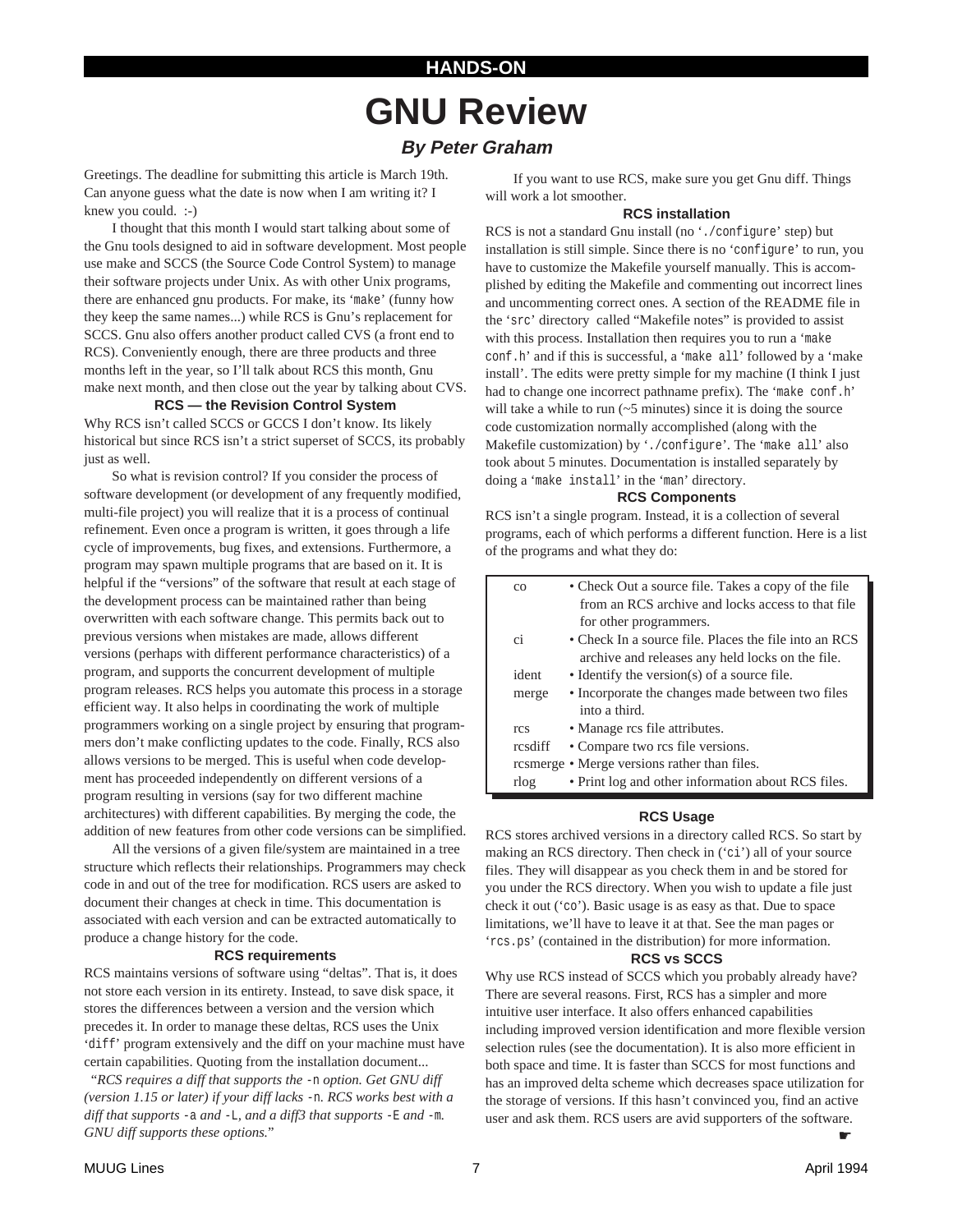#### **RCS Summary**

|                                       | Description  Tool to help manage versions and |
|---------------------------------------|-----------------------------------------------|
|                                       | releases of software.                         |
|                                       | Archive Loc'n  prep.ai.mit.edu: /pub/gnu/rcs- |
|                                       | $5.6.0.1.$ tar.gz                             |
|                                       |                                               |
| Approx Space to Install  2MB.         |                                               |
| Time to Install (Sparc-1) 11 minutes. |                                               |
|                                       |                                               |
|                                       | • Understandable online man pages AND         |
|                                       | excellent offline paper describing the        |
|                                       | system as a whole.                            |
|                                       | • Superset of SCCS in function and            |
|                                       | performance.                                  |
|                                       |                                               |
|                                       | obviously not as glitzy as some of the        |
|                                       | graphically based development systems         |
|                                       | which offer similar capabilities. (Mind       |
|                                       | you RCS doesn't cost \$2K per seat            |
|                                       | either.)                                      |

Catch you all later. Maybe our baby sitters will be back from the sunny climes of Arizona and we'll be able to make it to the next meeting. If so, we'll see you there. Requests to  $\leq$  pgraham@ cs.umanitoba.ca>.

#### **A Day in the Life of a Grad Student**

- **Anonymous** 6:30am Wakeup and lie awake in Bed. 6:31 Realize you spent \$18 on last night's dinner, means no eating out for the next 6 weeks . 6:32 Hit snooze button. Go back to sleep. 7:00 Wake up suddenly with heart in mouth when you realize you didn't hit the snooze button—you turned it off. 7:01 Fall asleep again. 7:44 Wake up with heart in mouth again. 7:45 Ready to go to school, will shave tommorrow, will eat early brunch at (Denny's/Penny's/Lenny's/Dinko's whatever cafeteria). 8:03 Arrive at school. Realize your foreign officemate arrived earlier today. Must have got more work done. 8:04 Pass by Advisor's office, chat with Secretary to find out if he is coming in today. He is, darn. Need to start work on the draft due this afternoon. 8:15 Read electronic mail. 8:20 Delete mail from students taking 74.206 regarding questions about the class. 8:30 Hate your TA job. 8:55 Depression: too much work to do today. 9:00 For jumpstart: go to Pepsi machine. 9:05 Kick Pepsi machine; promise yourself to call up the company and ask for your money back. 9:06 Wonder why they would beleive you. 9:33 Start printing out loads of stuff that may be vaguely related to your work. 9:41 Early morning stupefaction. 9:42 Mutter racist comments to yourself about your officemate. 9:43 Curse your officemate in a low tone he would not comprehend.
- 9:44 Feel good about him not grasping English well.
- 9:58 Finger everyone in the department and most people half

#### **This Month's Speaker**

This month, Marlon Miller of Xerox Canada Ltd. will be presenting document management and workflow in a client server environment.

Why Would Xerox ("the document company") be speaking to MUUG?

Xerox undertook the first Object Oriented database research in the 1960's and created the first OO Language — Smalltalk, codeveloped ethernet, founded the Palo Alto Research Center (PARC), created the first PC (the Alto) before IBM or Apple, created the first WYSIWYG interface (which was the impetus behid MS Windows, System 7, and OpenLook), the laser printer, the optical mouse, the first LAN, etc...

Marlon Miller is Marketing Manager of Document Management Solutions for Xerox Canada. Marlon has been involved with electronic publishing and document management for the last 15 years. Most recently at Xerox, he has focused on integrated document management solution sales combining document library services, workflow and full text retrieval. Additionally, he has significant experience with electronic document composition, SGML and high-speed demand publishing.

He was involved with implementing the ATOS system for the Air Force, the original system which helped spawn the CALS initiative and SGML publishing. He is an executive member of the Canadian SGML Users' Group and is based out of Toronto. Marlon has an undergraduate degree from Carnegie-Mellon University with additional coursework completed at UCLA.

> way around the world (using the "finger" command, of course).

- 10:19 Feel sleepy, should not have stayed late playing tetris last night.
- 10:31 Momentary panic attack!!!!!!!!!!!!
- 10:43 Edit .plan file.
- 10:45 Write a shell program to edit .plan more easily
- 10:59 Drop in at advisor's office and borrow something you don't need & and kinda make him aware you are working hard on your project.
- 11:05 Perverted daydreams.
- 11:11 Read electronic news.<br>11:15 Mid-morning vawn tin
- Mid-morning yawn time.
- 11:34 Start typing junk at a very high key-in rate to pretend you are working hard as your advisor passes by from outside.
- 11:35 Press the BackSpace key for one and a half minutes until all the garbage you typed in is erased.
- 11:37 Realize that you can type more than 256 characters per half minute.
- 11:41 Flirt with the new girl in the department.
- 11:45 Print out some slides for afternoon's draft + presentation.
- 11:47 Print them again, you forgot to change the date from last presentation.
- 11:49 Print another copy in case this one gets lost.
- 11:51 Completely forget about sueing the coffee-machine company.
- 12:15 Hunger pangs.
- 12:20 BigMac/Fries time. Drink a not-so-cold generic can of cola from your desk. Ch-Ching, you just saved 35 cents by buying bulk cola.
- 1:00 Group Meeting with advisor.
- 1:14 Sudden awareness of one's shallowness.
- 1:20 Resentment towards foriegn officemate for sucking up to your advisor.
- 1:30 Get reminded by your advisor that you need to do some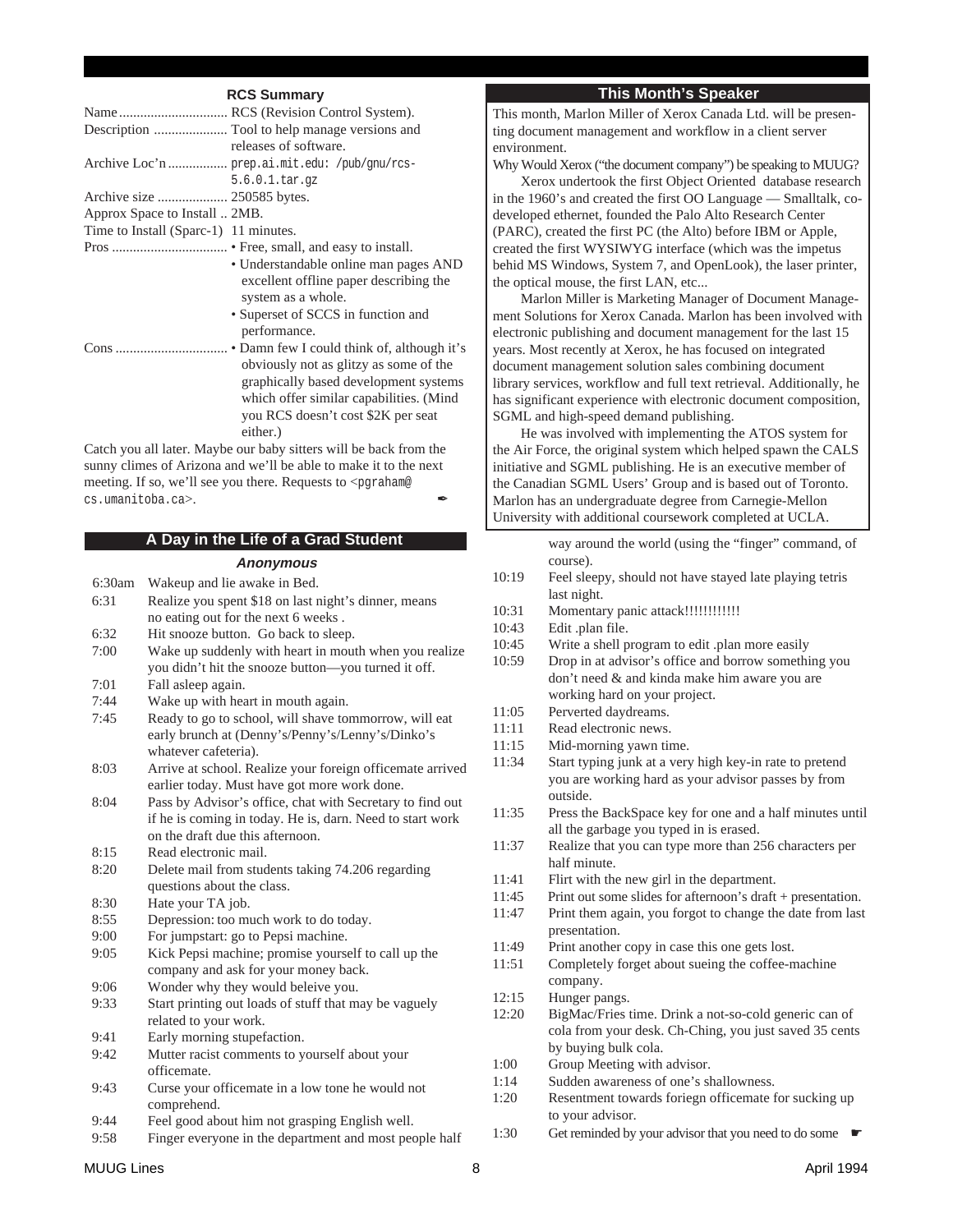|                    | more work for your literature survey.                                 | 9:03   |
|--------------------|-----------------------------------------------------------------------|--------|
| 1:51               | Advisor hands you the reddened copy of your draft for<br>corrections. | 9:10   |
| 1:51:02            | The 49 second urge to murder advisor begins!!                         | 9:40   |
| 1:51:52            | Realize that he controls your assistantship/grade/                    |        |
|                    | graduation possiblity/graduation date/all job opportuni-              | 9:45   |
|                    | ties/and the rest of your life.                                       |        |
| 1:52:53            | Thank him.                                                            | 9:59   |
| 1:52:54            | Thank yourself for not saying something stupid to your                | 10:11  |
|                    | advisor.                                                              | 10:45  |
| 1:53:00            | Splitting headache #1.                                                | 10:46  |
| 1:59               | Check electronic mail, don't reply though, you are too                | 10:47  |
|                    | busy to do that.                                                      | 10:48  |
| 2:06               | More generic cola.                                                    | 10:49  |
| 2:17               | Oh No, it is my turn to cook tonite :- (                              |        |
| 2:30               | Sit through the class you were told to sit through.                   | 10:50  |
| 2:39               | Look outside the window make unrealistic plans to quit                |        |
|                    | this degree program and take up a job.                                | 11:15  |
| 2:42               | Wonder why blonde girls are so pretty.                                |        |
| 2:48               | More perverted day-dreams.                                            | 11:45  |
| 2:51               | Close the office door and open a few .gif files.                      |        |
| 3:04               | Sharpen pencil.                                                       | 12:20  |
| 3:06               | Worry about never graduating.                                         |        |
| 3:08               | Time to write a letter-NOT! No time for that.                         | 12:47  |
| 3:10               | Rearrange desk.                                                       |        |
| 3:30               | Call up bank; see if you have any money.                              |        |
| 3:40               | Fear of losing aid next Fall.                                         | 1:00   |
| 3:41               | Read latex manuals to figure out how to put &\$% &% in                | 1:09   |
|                    | %\$^% format.                                                         |        |
| 3:43               | Watch the clock.                                                      |        |
| 4:50               | Make plans to do a all-nighter tonite.                                | 1:15   |
| 4:55               | Vow to watch only 2 TV programs.                                      |        |
| 4:58               | Notice Advisor leave.                                                 |        |
| 4:58:01            | Sudden sense of freedom.                                              | 1:49   |
| 4:58:03            | Go home for quick, short dinner break.                                |        |
| 9:00 <sub>pm</sub> | Come into the office.                                                 | 2:04   |
| $9:01$ pm          | The hard working grad student you are, you have to                    |        |
|                    | come to the office late at night to "get the work done."              | (repea |

Decide it would be a good time to attack those ftp sites since network wont be loaded. Run into "since network wont be loaded" traffic and get the pictures into your machine. Compress all unwanted research/class directories to make space. Back up all your pictures. Admire pictures. Begin work; Realize you need references.

Check electronic mail.

- 
- Realize its too late today to go to the library.
- Sudden feeling of having wasted the day.
- Sudden feeling of possibly having to waste the night.
- Decide to turn in early and come back very early tommorrow morning.
- Decide to play a Tetris on the system to put yourself in a good mood.
- Play game after game after game to improve your score and get on the scoreboard.
- Realize that your officemate is still at number 6, two notches above you on the scoreboard.
- Play until you beat your officemate into the 7th place. A sense of achievment!! Yes, today was not wasted!!
- Return home to find your roommate watching David Letterman reruns on NBC. Tell him about the "hard working grad student day you had."
- Discuss philosophy with roommate.
- Think about becoming a philosopher and dining with 4 others. (The Dining Philosophers problem, hee hee :-) (Comp Sci joke.)
- Argue with him about politics, why people prefer Japanese cars and whether it is better to set the heat to "hot" or "cold" to defrost the windshields faster.
- Realize neither of you have bought milk today. Get reminded of the "too much milk problem."
- Forget about getting up early. Turn the phone ringer off and go to sleep. (repeat)

#### **Accent Server News**

ACCENTServer™ is a monthly publication of National Information Systems, Inc., (NIS) containing interesting news and views, and some hearsay from around the globe.

Free Subscriptions:

info@nis.com

Article/News Submissions:

accentserver@nis.com

#### **YOU CAN BEAT CARPAL TUNNEL SYNDROME**

One of the most talked about disorders affecting millions of computing professionals, Carpal Tunnel Syndrome, can be prevented by following these simple steps:

- 1. Keep your wrists and elbows flat, not angled, at the keyboard.
- 2. Take a short break from typing every 15 minutes.
- 3. Exercise your hands by rotating the wrists, stretching the fingers apart, and bending the hands slowly back and forth. 4. Type gently.
- 5. Sit at a 90-degree angle to your work you shouldn't have to stretch or lean over to reach the keyboard.

#### **SEQUOIA INTERNATIONAL ANNOUNCES MOTIF 1.2.3 FOR LINUX, BSDI, ETC.**

Sequoia International, Inc. recently announced the availability of OSF/Motif 1.2.3 for these environments: Coherent 4.2, Linux 0.99, BSDI 1.0, FreeBSD 1.0.2, and NetBSD 0.9. OSF/MOTIF is one of the most widely accepted graphical user interfaces for the X Window System.

Packages contain the complete runtime and development environment for Motif 1.2.3, which includes the following:

- The Motif Window Manager (mwm)
- Shared Library (libXm) [Linux Only]
- Static Libraries (libXm, libMrm and libUil)
- Header and Include Files
- Complete On-line Manual Pages
- Source code to OSF/Motif demo programs
- Complete OSF/Motif Users Guide

For order information as well as technical details on the above products, contact:

| Sequoia International, Inc.      |      | E-Mail: info@seq.com    |
|----------------------------------|------|-------------------------|
| 600 W. Hillsboro Blvd, Suite 300 |      | Phone: $(305)$ 480-6118 |
| Deerfield Beach, FL 33441        | Fax: | $(305)$ 480-6198        |